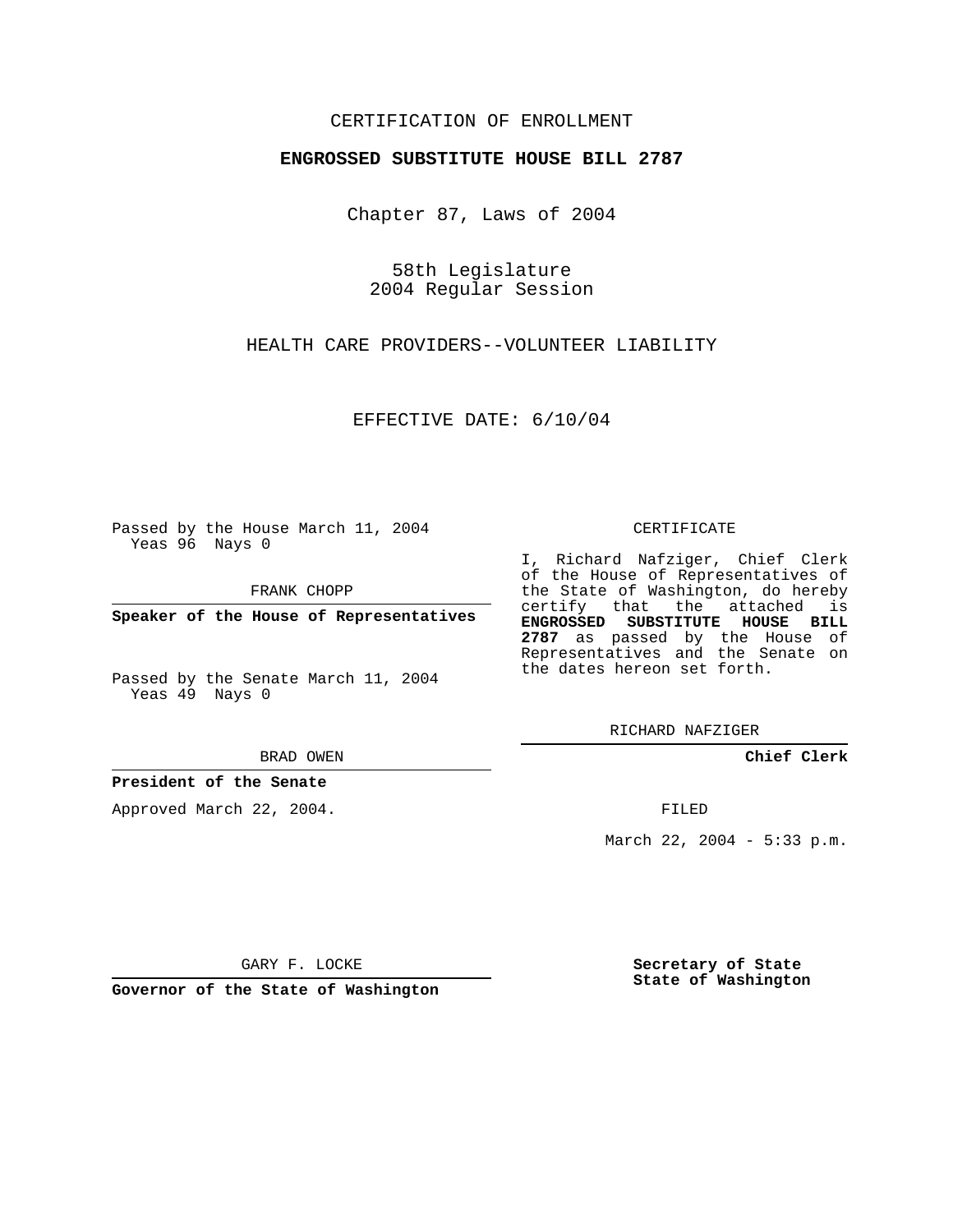# **ENGROSSED SUBSTITUTE HOUSE BILL 2787** \_\_\_\_\_\_\_\_\_\_\_\_\_\_\_\_\_\_\_\_\_\_\_\_\_\_\_\_\_\_\_\_\_\_\_\_\_\_\_\_\_\_\_\_\_

\_\_\_\_\_\_\_\_\_\_\_\_\_\_\_\_\_\_\_\_\_\_\_\_\_\_\_\_\_\_\_\_\_\_\_\_\_\_\_\_\_\_\_\_\_

AS AMENDED BY THE SENATE

Passed Legislature - 2004 Regular Session

### **State of Washington 58th Legislature 2004 Regular Session**

**By** House Committee on Health Care (originally sponsored by Campbell, Cody, Morrell, Clibborn, Moeller, Upthegrove and Kagi)

READ FIRST TIME 02/05/04.

 AN ACT Relating to immunity from liability for licensed health care providers volunteering at community health care settings; and amending RCW 4.24.300.

BE IT ENACTED BY THE LEGISLATURE OF THE STATE OF WASHINGTON:

 **Sec. 1.** RCW 4.24.300 and 2003 c 256 s 1 are each amended to read as follows:

 (1) Any person, including but not limited to a volunteer provider of emergency or medical services, who without compensation or the expectation of compensation renders emergency care at the scene of an emergency or who participates in transporting, not for compensation, therefrom an injured person or persons for emergency medical treatment shall not be liable for civil damages resulting from any act or omission in the rendering of such emergency care or in transporting such persons, other than acts or omissions constituting gross negligence or willful or wanton misconduct. Any person rendering emergency care during the course of regular employment and receiving compensation or expecting to receive compensation for rendering such care is excluded from the protection of this subsection.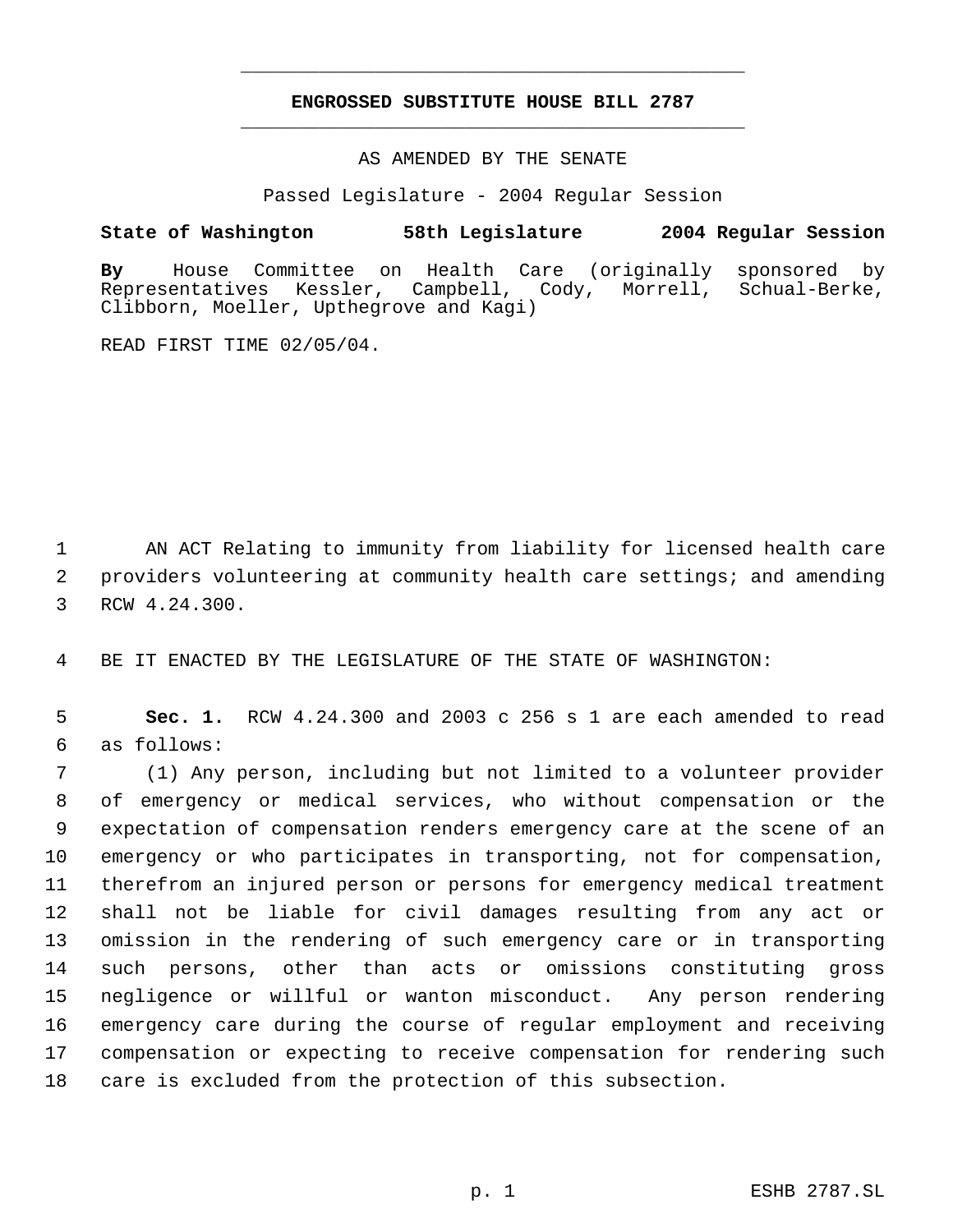(2) Any ((physician licensed under chapter 18.57 or 18.71 RCW)) licensed health care provider regulated by a disciplining authority under RCW 18.130.040 in the state of Washington who, without compensation or the expectation of compensation, provides health care 5 services at a community ((clinic that is a public or private tax exempt corporation)) health care setting is not liable for civil damages resulting from any act or omission in the rendering of such care, other than acts or omissions constituting gross negligence or willful or wanton misconduct. (3) For purposes of subsection (2) of this section, "community health care setting" means an entity that provides health care services and: (a) Is a clinic operated by a public entity or private tax exempt corporation, except a clinic that is owned, operated, or controlled by a hospital licensed under chapter 70.41 RCW unless the hospital-based clinic either: (i) Maintains and holds itself out to the public as having established hours on a regular basis for providing free health care services to members of the public to the extent that care is provided without compensation or expectation of compensation during those established hours; or (ii) Is participating, through a written agreement, in a community- based program to provide access to health care services for uninsured persons, to the extent that: (A) Care is provided without compensation or expectation of compensation to individuals who have been referred for care through that community-based program; and (B) The health care provider's participation in the community-based program is conditioned upon his or her agreement to provide health services without expectation of compensation; (b) Is a for-profit corporation that maintains and holds itself out to the public as having established hours on a regular basis for providing free health care services to members of the public to the extent that care is provided without compensation or expectation of compensation during those established hours; or (c) Is a for-profit corporation that is participating, through a written agreement, in a community-based program to provide access to 38 health care services for uninsured persons, to the extent that: